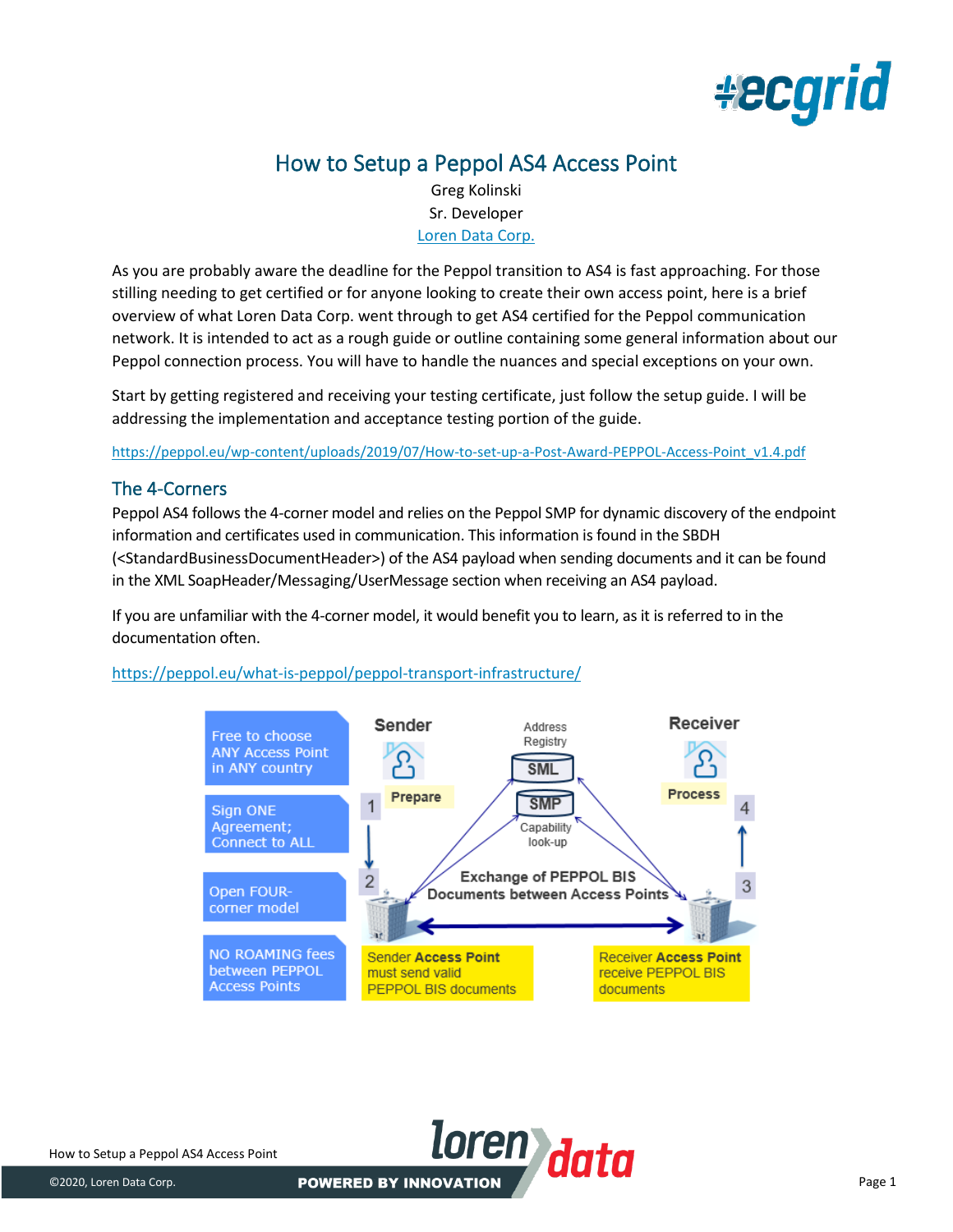

The CEF Digital website on eDelivery has all the documentation you could need on this. As you go through the AS4 documentation you will find out that this is the specification that Peppol is based on or extended from. If you are familiar with the CEF standards you are ahead of the game already.

<https://ec.europa.eu/cefdigital/wiki/display/CEFDIGITAL/Message+exchange>

[https://ec.europa.eu/cefdigital/wiki/display/CEFDIGITAL/eDelivery+AS4+-+1.14#eDeliveryAS4-1.14-](https://ec.europa.eu/cefdigital/wiki/display/CEFDIGITAL/eDelivery+AS4+-+1.14#eDeliveryAS4-1.14-FourCornerTopology) [FourCornerTopology](https://ec.europa.eu/cefdigital/wiki/display/CEFDIGITAL/eDelivery+AS4+-+1.14#eDeliveryAS4-1.14-FourCornerTopology)

## SMP Lookup

If you haven't dealt with the SMP dynamic discover portion before, here are some basics that might help you. The goal is to dynamically discover the access point Corner1 or Corner4 is using, you need to get the AS4 ID, URL, and certificate to use in communication. Please refer to the Peppol documentation for a more in-depth explanation.

[https://github.com/OpenPEPPOL/documentation/blob/master/TransportInfrastructure/ICT-Transport-](https://github.com/OpenPEPPOL/documentation/blob/master/TransportInfrastructure/ICT-Transport-SML_Service_Specification-101.pdf)SML Service Specification-101.pdf

[https://github.com/OpenPEPPOL/documentation/blob/master/TransportInfrastructure/ICT-Transport-](https://github.com/OpenPEPPOL/documentation/blob/master/TransportInfrastructure/ICT-Transport-SMP_Service_Specification-110.pdf)[SMP\\_Service\\_Specification-110.pdf](https://github.com/OpenPEPPOL/documentation/blob/master/TransportInfrastructure/ICT-Transport-SMP_Service_Specification-110.pdf)

As stated in the documentation the first thing to do is to establish the location of the Service Metadata. This typically is a listing for the document capabilities for the Peppol Participant's ID (PPID) and the SMP URL for the needed Metadata for each document type.

To get it, start by assembling the dynamic URL for a listing, you only need the PPID and PPID-Scheme. You can include the document type to go straight to the Service Metadata information.

*\*Remember to URL Encode the dynamic variables.*

# Listing "http://B-" + hexstring(md5(lowercase(PPID-VALUE))) + "." + PPID-SCHEME + "." + SML-ZONE-NAME + "/" + PPID-SCHEME + "::" + PPID-VALUE Assuming PPID: <Identifier Authority="iso6523-actorid-upis">9915:test</Identifier> Production SML Zone = edelivery.tech.ec.europa.eu Test SML Zone = acc.edelivery.tech.ec.europa.eu

You should end up with something like:

[http://B-85008b8279e07ab0392da75fa55856a2.iso6523-actorid](http://b-85008b8279e07ab0392da75fa55856a2.iso6523-actorid-upis.acc.edelivery.tech.ec.europa.eu/iso6523-actorid-upis%3A%3A9915%3Atest)[upis.acc.edelivery.tech.ec.europa.eu/iso6523-actorid-upis%3A%3A9915%3Atest](http://b-85008b8279e07ab0392da75fa55856a2.iso6523-actorid-upis.acc.edelivery.tech.ec.europa.eu/iso6523-actorid-upis%3A%3A9915%3Atest)

As you can see this is a collection of SMP URLs for each of the documents that are serviced. Match the path with the document type you need, and you have the SMP Service Metadata final endpoint.

## **Direct**

Directly getting the Service Metadata information is the same as the listing with the addition of the document type appended to the end of the dynamic URL.

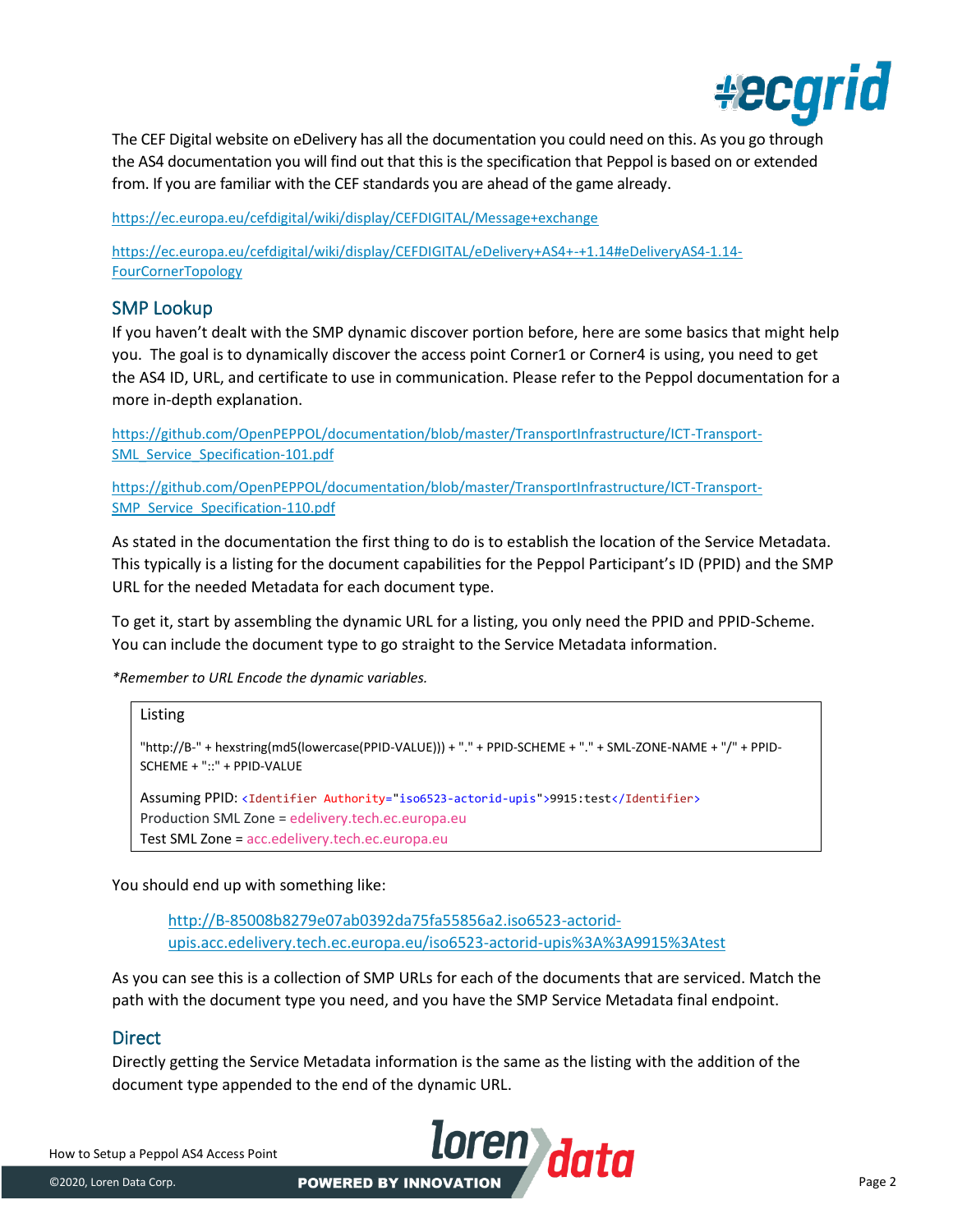

"http://B-" + hexstring(md5(lowercase(PPID-VALUE))) + "." + PPID-SCHEME + "." + SML-ZONE-NAME + "/" + PPID-SCHEME + "::" + PPID-VALUE + "/services/" + DOCUMENT-IDENTIFIER + "::" + DOCUMENT-IINSTANCEIDENTIFIER

If the SBDH does not have a Scope/Type(DOCUMENTID)/Identifier use "busdox-docid-qns"

```
<BusinessScope>
   <Scope>
     <Type>DOCUMENTID</Type>
     <InstanceIdentifier>urn:oasis:names:specification:ubl:schema:xsd:Invoice-
2::Invoice##urn:www.cenbii.eu:transaction:biitrns010:ver2.0:extended:urn:www.peppol.eu:bis:peppol5
a:ver2.0::2.1
     </InstanceIdentifier>
```
You should end up with something like:

[http://B-85008b8279e07ab0392da75fa55856a2.iso6523-actorid](http://b-85008b8279e07ab0392da75fa55856a2.iso6523-actorid-upis.acc.edelivery.tech.ec.europa.eu/iso6523-actorid-upis%3A%3A9915%3Atest/services/busdox-docid-qns%3A%3Aurn%3Aoasis%3Anames%3Aspecification%3Aubl%3Aschema%3Axsd%3AInvoice-2%3A%3AInvoice%23%23urn%3Awww.cenbii.eu%3Atransaction%3Abiitrns010%3Aver2.0%3Aextended%3Aurn%3Awww.peppol.eu%3Abis%3Apeppol5a%3Aver2.0%3A%3A2.1)[upis.acc.edelivery.tech.ec.europa.eu/iso6523-actorid-upis%3A%3A9915%3Atest/services/busdox-docid](http://b-85008b8279e07ab0392da75fa55856a2.iso6523-actorid-upis.acc.edelivery.tech.ec.europa.eu/iso6523-actorid-upis%3A%3A9915%3Atest/services/busdox-docid-qns%3A%3Aurn%3Aoasis%3Anames%3Aspecification%3Aubl%3Aschema%3Axsd%3AInvoice-2%3A%3AInvoice%23%23urn%3Awww.cenbii.eu%3Atransaction%3Abiitrns010%3Aver2.0%3Aextended%3Aurn%3Awww.peppol.eu%3Abis%3Apeppol5a%3Aver2.0%3A%3A2.1)[qns%3A%3Aurn%3Aoasis%3Anames%3Aspecification%3Aubl%3Aschema%3Axsd%3AInvoice-](http://b-85008b8279e07ab0392da75fa55856a2.iso6523-actorid-upis.acc.edelivery.tech.ec.europa.eu/iso6523-actorid-upis%3A%3A9915%3Atest/services/busdox-docid-qns%3A%3Aurn%3Aoasis%3Anames%3Aspecification%3Aubl%3Aschema%3Axsd%3AInvoice-2%3A%3AInvoice%23%23urn%3Awww.cenbii.eu%3Atransaction%3Abiitrns010%3Aver2.0%3Aextended%3Aurn%3Awww.peppol.eu%3Abis%3Apeppol5a%3Aver2.0%3A%3A2.1)[2%3A%3AInvoice%23%23urn%3Awww.cenbii.eu%3Atransaction%3Abiitrns010%3Aver2.0%3Aextended%](http://b-85008b8279e07ab0392da75fa55856a2.iso6523-actorid-upis.acc.edelivery.tech.ec.europa.eu/iso6523-actorid-upis%3A%3A9915%3Atest/services/busdox-docid-qns%3A%3Aurn%3Aoasis%3Anames%3Aspecification%3Aubl%3Aschema%3Axsd%3AInvoice-2%3A%3AInvoice%23%23urn%3Awww.cenbii.eu%3Atransaction%3Abiitrns010%3Aver2.0%3Aextended%3Aurn%3Awww.peppol.eu%3Abis%3Apeppol5a%3Aver2.0%3A%3A2.1) [3Aurn%3Awww.peppol.eu%3Abis%3Apeppol5a%3Aver2.0%3A%3A2.1](http://b-85008b8279e07ab0392da75fa55856a2.iso6523-actorid-upis.acc.edelivery.tech.ec.europa.eu/iso6523-actorid-upis%3A%3A9915%3Atest/services/busdox-docid-qns%3A%3Aurn%3Aoasis%3Anames%3Aspecification%3Aubl%3Aschema%3Axsd%3AInvoice-2%3A%3AInvoice%23%23urn%3Awww.cenbii.eu%3Atransaction%3Abiitrns010%3Aver2.0%3Aextended%3Aurn%3Awww.peppol.eu%3Abis%3Apeppol5a%3Aver2.0%3A%3A2.1)

The result is the SMP Service Metadata you need to make the AS4 HTTP request.

To construct the Hex string after MD5 hashing for .Net you can use the following…

```
System.Text.StringBuilder hexString = new System.Text.StringBuilder();
// Create hash object
using (System.Security.Cryptography.MD5 hasher = 
System.Security.Cryptography.MD5.Create()){
       // Convert string to byte array and get hash
       byte[] bytes =hasher.ComputeHash(System.Text.Encoding.UTF8.GetBytes(string2hash));
        // Convert hashed byte data to hex string
       for (int i = 0; i < bytes.Length-1; i++){
               hexString.Append(bytes[i].ToString("X2"));
        }
}
return hexString.ToString();
```
Check out how the DNS portion of the SML/SMP process works by swapping out the computed hash and SML Zone portion with the SMP domain from the document listing. Notice they both point to the same place.

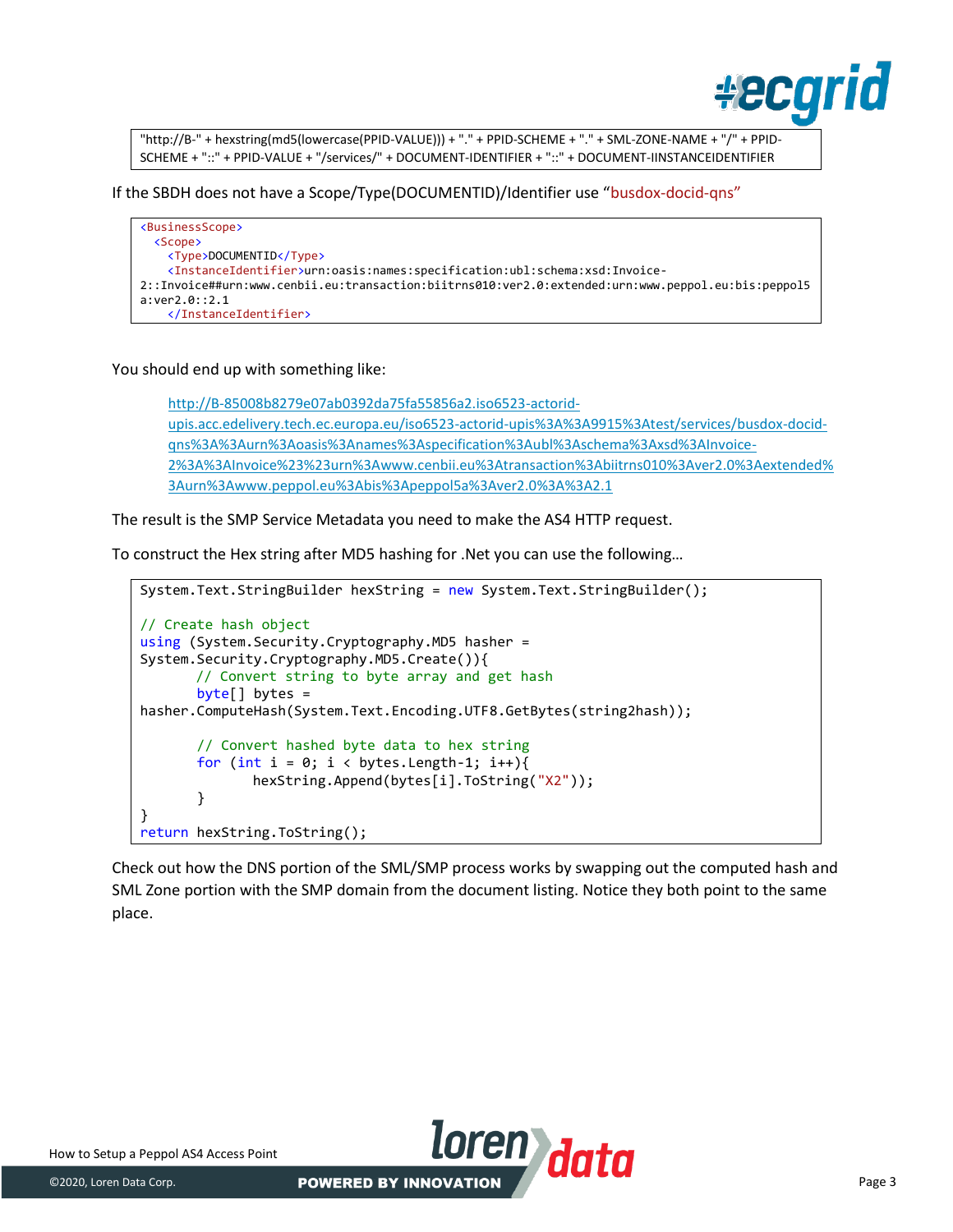

### With SML Domain

[http://B-85008b8279e07ab0392da75fa55856a2.iso6523-actorid](http://b-85008b8279e07ab0392da75fa55856a2.iso6523-actorid-upis.acc.edelivery.tech.ec.europa.eu/iso6523-actorid-upis%3A%3A9915%3Atest/services/busdox-docid-qns%3A%3Aurn%3Aoasis%3Anames%3Aspecification%3Aubl%3Aschema%3Axsd%3AInvoice-2%3A%3AInvoice%23%23urn%3Awww.cenbii.eu%3Atransaction%3Abiitrns010%3Aver2.0%3Aextended%3Aurn%3Awww.peppol.eu%3Abis%3Apeppol5a%3Aver2.0%3A%3A2.1)[upis.acc.edelivery.tech.ec.europa.eu/iso6523-actorid-upis%3A%3A9915%3Atest/services/busdox-docid](http://b-85008b8279e07ab0392da75fa55856a2.iso6523-actorid-upis.acc.edelivery.tech.ec.europa.eu/iso6523-actorid-upis%3A%3A9915%3Atest/services/busdox-docid-qns%3A%3Aurn%3Aoasis%3Anames%3Aspecification%3Aubl%3Aschema%3Axsd%3AInvoice-2%3A%3AInvoice%23%23urn%3Awww.cenbii.eu%3Atransaction%3Abiitrns010%3Aver2.0%3Aextended%3Aurn%3Awww.peppol.eu%3Abis%3Apeppol5a%3Aver2.0%3A%3A2.1)[qns%3A%3Aurn%3Aoasis%3Anames%3Aspecification%3Aubl%3Aschema%3Axsd%3AInvoice-](http://b-85008b8279e07ab0392da75fa55856a2.iso6523-actorid-upis.acc.edelivery.tech.ec.europa.eu/iso6523-actorid-upis%3A%3A9915%3Atest/services/busdox-docid-qns%3A%3Aurn%3Aoasis%3Anames%3Aspecification%3Aubl%3Aschema%3Axsd%3AInvoice-2%3A%3AInvoice%23%23urn%3Awww.cenbii.eu%3Atransaction%3Abiitrns010%3Aver2.0%3Aextended%3Aurn%3Awww.peppol.eu%3Abis%3Apeppol5a%3Aver2.0%3A%3A2.1)[2%3A%3AInvoice%23%23urn%3Awww.cenbii.eu%3Atransaction%3Abiitrns010%3Aver2.0%3Aextended%](http://b-85008b8279e07ab0392da75fa55856a2.iso6523-actorid-upis.acc.edelivery.tech.ec.europa.eu/iso6523-actorid-upis%3A%3A9915%3Atest/services/busdox-docid-qns%3A%3Aurn%3Aoasis%3Anames%3Aspecification%3Aubl%3Aschema%3Axsd%3AInvoice-2%3A%3AInvoice%23%23urn%3Awww.cenbii.eu%3Atransaction%3Abiitrns010%3Aver2.0%3Aextended%3Aurn%3Awww.peppol.eu%3Abis%3Apeppol5a%3Aver2.0%3A%3A2.1) [3Aurn%3Awww.peppol.eu%3Abis%3Apeppol5a%3Aver2.0%3A%3A2.1](http://b-85008b8279e07ab0392da75fa55856a2.iso6523-actorid-upis.acc.edelivery.tech.ec.europa.eu/iso6523-actorid-upis%3A%3A9915%3Atest/services/busdox-docid-qns%3A%3Aurn%3Aoasis%3Anames%3Aspecification%3Aubl%3Aschema%3Axsd%3AInvoice-2%3A%3AInvoice%23%23urn%3Awww.cenbii.eu%3Atransaction%3Abiitrns010%3Aver2.0%3Aextended%3Aurn%3Awww.peppol.eu%3Abis%3Apeppol5a%3Aver2.0%3A%3A2.1)

### With SMP Domain

[http://test-infra.peppol.at/iso6523-actorid-upis%3A%3A9915%3Atest/services/busdox-docid](http://test-infra.peppol.at/iso6523-actorid-upis%3A%3A9915%3Atest/services/busdox-docid-qns%3A%3Aurn%3Aoasis%3Anames%3Aspecification%3Aubl%3Aschema%3Axsd%3AInvoice-2%3A%3AInvoice%23%23urn%3Awww.cenbii.eu%3Atransaction%3Abiitrns010%3Aver2.0%3Aextended%3Aurn%3Awww.peppol.eu%3Abis%3Apeppol4a%3Aver2.0%3Aextended%3Aurn%3Awww.erechnung.gv.at%3Aver1.0%3A%3A2.1)[qns%3A%3Aurn%3Aoasis%3Anames%3Aspecification%3Aubl%3Aschema%3Axsd%3AInvoice-](http://test-infra.peppol.at/iso6523-actorid-upis%3A%3A9915%3Atest/services/busdox-docid-qns%3A%3Aurn%3Aoasis%3Anames%3Aspecification%3Aubl%3Aschema%3Axsd%3AInvoice-2%3A%3AInvoice%23%23urn%3Awww.cenbii.eu%3Atransaction%3Abiitrns010%3Aver2.0%3Aextended%3Aurn%3Awww.peppol.eu%3Abis%3Apeppol4a%3Aver2.0%3Aextended%3Aurn%3Awww.erechnung.gv.at%3Aver1.0%3A%3A2.1)[2%3A%3AInvoice%23%23urn%3Awww.cenbii.eu%3Atransaction%3Abiitrns010%3Aver2.0%3Aextended%](http://test-infra.peppol.at/iso6523-actorid-upis%3A%3A9915%3Atest/services/busdox-docid-qns%3A%3Aurn%3Aoasis%3Anames%3Aspecification%3Aubl%3Aschema%3Axsd%3AInvoice-2%3A%3AInvoice%23%23urn%3Awww.cenbii.eu%3Atransaction%3Abiitrns010%3Aver2.0%3Aextended%3Aurn%3Awww.peppol.eu%3Abis%3Apeppol4a%3Aver2.0%3Aextended%3Aurn%3Awww.erechnung.gv.at%3Aver1.0%3A%3A2.1) [3Aurn%3Awww.peppol.eu%3Abis%3Apeppol5a%3Aver2.0%3A%3A2.1](http://test-infra.peppol.at/iso6523-actorid-upis%3A%3A9915%3Atest/services/busdox-docid-qns%3A%3Aurn%3Aoasis%3Anames%3Aspecification%3Aubl%3Aschema%3Axsd%3AInvoice-2%3A%3AInvoice%23%23urn%3Awww.cenbii.eu%3Atransaction%3Abiitrns010%3Aver2.0%3Aextended%3Aurn%3Awww.peppol.eu%3Abis%3Apeppol4a%3Aver2.0%3Aextended%3Aurn%3Awww.erechnung.gv.at%3Aver1.0%3A%3A2.1)

After obtaining the Service Metadata you can parse the required information for AS4 communication by finding the matching ProcessID and Transport protocol (peppol-transport-as4-v2\_0). Listed for each protocol is the EndpointReference/Address (Access Point) URL to send the AS4 Request to and the Public Certificate for signing/encryption depending on if you are sending or receiving.

There is more to the SML/SMP, with redirects, registering, updating, and switching SMPs, but this covers the basics.

# Peppol AS4 Profile

You may notice that the Peppol AS4 documentation [\[Peppol AS4 Profile\]](https://docs.peppol.eu/edelivery/as4/specification/) is limited in scope. As stated it is simply an extension of CEF eDelivery AS4 Profile v1.1[4 \[CEFeDeliveryAS4\]](https://docs.peppol.eu/edelivery/as4/specification/#CEFeDeliveryAS4) which in turn is a modular profile of the [ebMS3](http://docs.oasis-open.org/ebxml-msg/ebms/v3.0/core/os/ebms_core-3.0-spec-os.pdf) and [AS4](http://docs.oasis-open.org/ebxml-msg/ebms/v3.0/profiles/AS4-profile/v1.0/AS4-profile-v1.0.pdf) OASIS specifications. While this documentation extension method limits what Peppol needs to maintain, I found myself constantly searching up and down the different technical documents to find exactly what I needed.

If you are already CEF AS4 compliant this process might be easier for you to implement, but for us, we were starting from starch and only had practical experience with AS2. While having the technical documentation is good, what I would have really found helpful was examples. There is a lot of reading and a lot to sort through.

The good news is that the Peppol requirement deals with one AS4 exchange pattern, the One-Way Push. This is very similar to how AS2 works with HTTP messages being sent over TLS 1.2 using IDs and certificates (In a SOAP Header instead of the Request Header) and a receipt (like an MDN) being returned.

If your AS4 library or software is able, you can set the AS4 profile to CEF eDelivery e-SENS and save some configuration work. Otherwise the basic configuration we used is listed below.

Require Encryption: True Encryption Algorithm: AES128GCM Payload Compression Format: GZIP Payload: MIME Attachments (Not in the SOAP Body) Require Signature: True

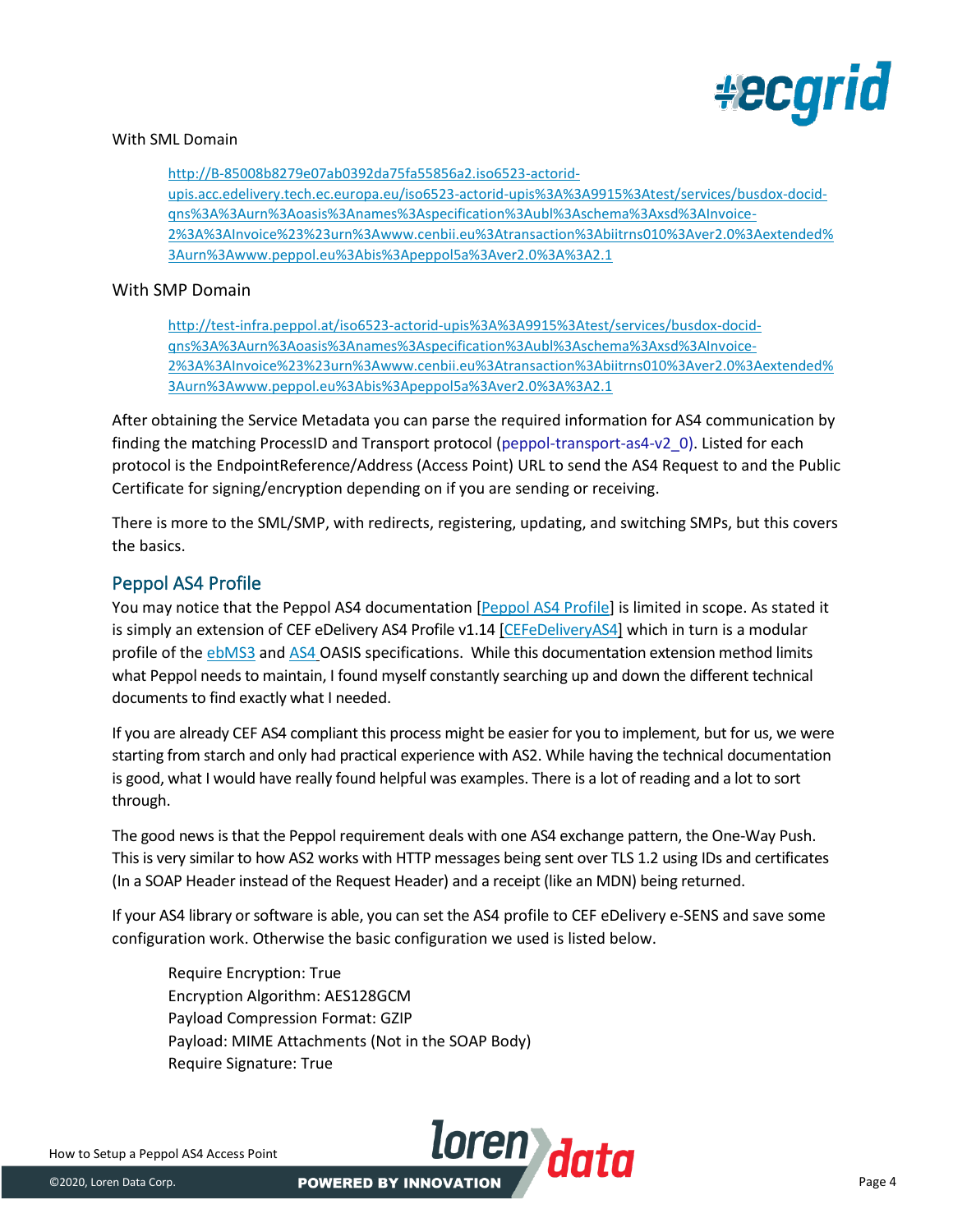

Signature Algorithm: SHA256 OAEP RSA and MGF1 Hash Algorithms: SHA256 Encryption and Signing Security Token Format: Binary

# AS4 Sending Procedure

For sending documents we broke the process down into 3 basic parts, the information from the SMP, the AS4 Request, and the AS4 Receipt.

1. Just like in the Peppol AS2 process when your outside corner (C1) wants to send a document through your access point (C2) you need to gather the necessary information using the SMP. Our first step was to parse this information from the document SBDH. We get the Sender/Receiver Authority and Identifier as well as the DocumentID InstanceIdentifier and ProcessID InstanceIdentifier.



Refer to the above section for the SMP process. For Sending lookup the Receivers PPID. You will need match the Document and Process Identifier to get the EndpointReference/Address and the Certificate from the Endpoint transportProfile for peppol-transport-as4-v2\_0.

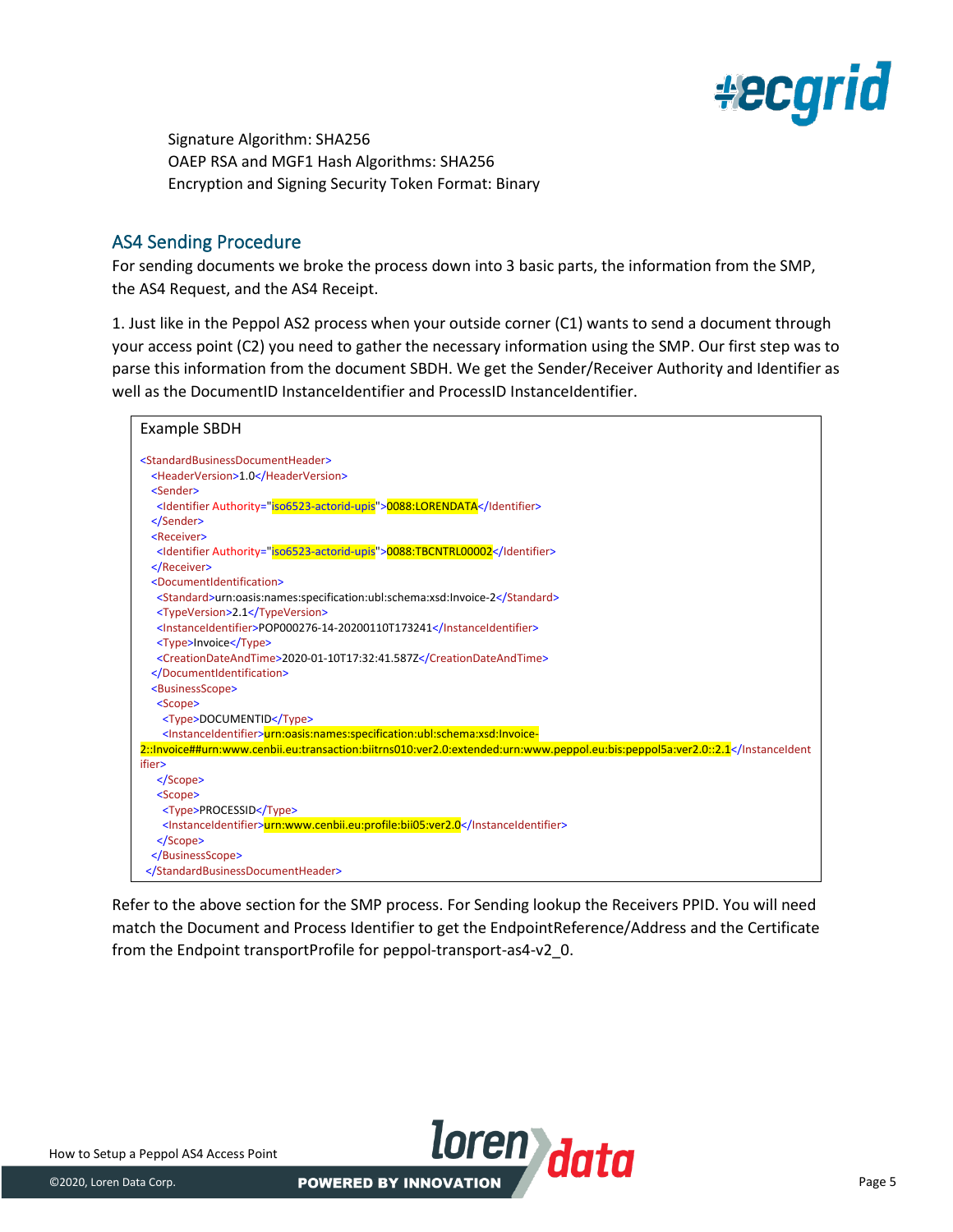# **#ecgrid**

### Example SMP

| <smp:serviceinformation></smp:serviceinformation>                                                               |
|-----------------------------------------------------------------------------------------------------------------|
| <id:participantidentifier scheme="iso6523-actorid-upis">0088:tbcntrl00002</id:participantidentifier>            |
| <id:documentidentifier scheme="busdox-docid-gns"></id:documentidentifier>                                       |
| urn:oasis:names:specification:ubl:schema:xsd:Invoice-                                                           |
| 2::Invoice##urn:www.cenbii.eu:transaction:biitrns010:ver2.0:extended:urn:www.peppol.eu:bis:peppol5a:ver2.0::2.1 |
|                                                                                                                 |
| <smp:processlist></smp:processlist>                                                                             |
| <smp:process></smp:process>                                                                                     |
| <id:processidentifier scheme="cenbii-procid-ubl">urn:www.cenbii.eu:profile:bii05:ver2.0</id:processidentifier>  |
| <smp:serviceendpointlist></smp:serviceendpointlist>                                                             |
| <smp:endpoint transportprofile="peppol-transport-as4-v2 0"></smp:endpoint>                                      |
| <wsa:endpointreference></wsa:endpointreference>                                                                 |
| <wsa:address>https://proxy.peppol.eu/proxy/as4</wsa:address>                                                    |
|                                                                                                                 |
| <smp:requirebusinesslevelsignature>false</smp:requirebusinesslevelsignature>                                    |
| <smp:minimumauthenticationlevel></smp:minimumauthenticationlevel>                                               |
| <smp:serviceactivationdate>2019-07-01T00:00:00.000</smp:serviceactivationdate>                                  |
| <smp:serviceexpirationdate>2021-12-31T00:00:00.000</smp:serviceexpirationdate>                                  |
| <smp:certificate>MIIFwjC</smp:certificate>                                                                      |
| <smp:servicedescription>OpenPEPPOL Operations Oxalis AS4</smp:servicedescription>                               |
| <smp:technicalcontacturl>mikael+openpeppol@aksamit.se</smp:technicalcontacturl> i                               |
| <smp:technicalinformationurl>https://testbed.peppol.eu</smp:technicalinformationurl>                            |
|                                                                                                                 |
|                                                                                                                 |
|                                                                                                                 |
|                                                                                                                 |
|                                                                                                                 |

### 2. With all the information gathered you can construct the AS4 Request.

The Peppol AS4 documentation does a pretty good job of laying out what static values need to be filled. The AS4To and AS4From PartyId come from the Certificate Subjects (CN) use the receivers CN from their public certificate for the AS4To and your Peppol Access Point Certificate CN for the AS4From. The rest of the information is static or from the SBDH and SMP.

You need to create 2 custom message properties, the orginalSender and finalRecipient hold the Peppol Participant IDs and scheme from the SBDH. Other needed values are the ProcessIdentifier from the SMP as the Service, ProcessIdentifier scheme from the SMP as the Service Type, and the Action as a combination of the SMP DocumentIdentifier Scheme and the Document Identifier.

### *\*Be sure the values are not URL Encoded*

This information is key for the recipient Access Point (C3), because the data/payload is encrypted they cannot use the SBDH to make the SMP lookup. Instead they will use the values set in the SOAP Header.

Filenames in the MIME Content-Disposition is not used or is defaulted to "payload.xml"

| --NSMIMEBoundary edb2d5af-c191-4b8d-8b21-957a1d572c5d                       |
|-----------------------------------------------------------------------------|
| Content-Disposition: attachment; name="payload.xml"; filename="payload.xml" |
| Content-ID: < a3d6d4a4-4a82-439e-9aae-c19cb503f090@nsoftware>               |
| Content-Type: application/octet-stream                                      |
| Content-Transfer-Encoding: binary                                           |

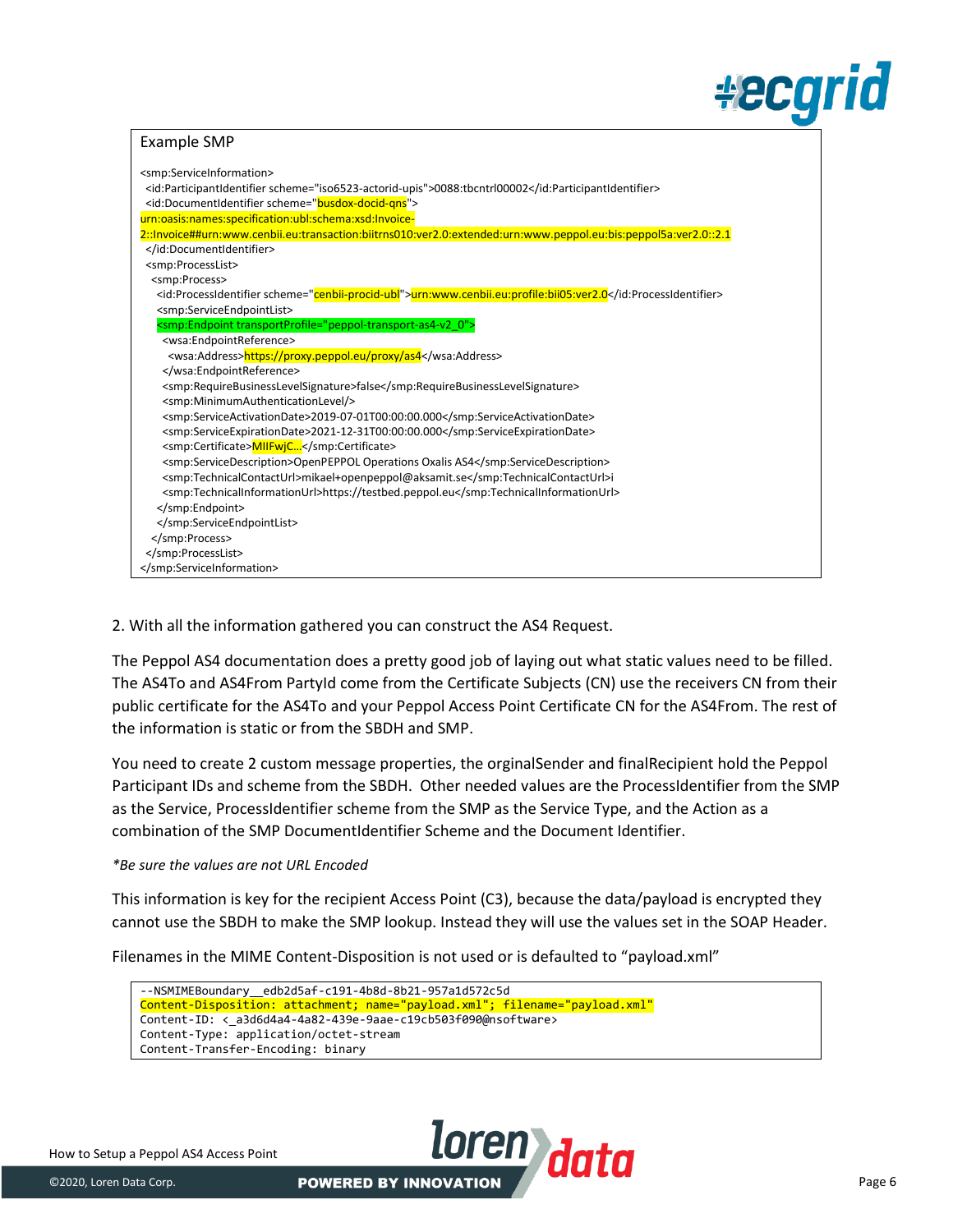

#### Here is an example of the UserMessage for reference.

| <eb3:usermessage></eb3:usermessage>                                                                                  |
|----------------------------------------------------------------------------------------------------------------------|
| <eb3:messageinfo></eb3:messageinfo>                                                                                  |
| <eb3:timestamp>2020-01-10T18:54:39.551Z</eb3:timestamp>                                                              |
| <eb3:messageid>614846880.559.0.2020011018542562@as4.peppolas4.azurewebsites.net</eb3:messageid>                      |
|                                                                                                                      |
| <eb3:partyinfo></eb3:partyinfo>                                                                                      |
| <eb3:from></eb3:from>                                                                                                |
| <eb3:partyld type="urn:fdc:peppol.eu:2017:identifiers:ap">XXXXXXXX - CN from Cert your AP Peppol ID</eb3:partyld>    |
| <eb3:role>http://docs.oasis-open.org/ebxml-msg/ebms/v3.0/ns/core/200704/initiator</eb3:role>                         |
|                                                                                                                      |
| <eb3:to></eb3:to>                                                                                                    |
| <eb3:partyid type="urn:fdc:peppol.eu:2017:identifiers:ap">XXXXXXX - CN from Cert found from SMP Lookup</eb3:partyid> |
| <eb3:role>http://docs.oasis-open.org/ebxml-msg/ebms/v3.0/ns/core/200704/responder</eb3:role>                         |
| $<$ /eb3:To>                                                                                                         |
|                                                                                                                      |
| <eb3:collaborationinfo></eb3:collaborationinfo>                                                                      |
| <eb3:agreementref>urn:fdc:peppol.eu:2017:agreements:tia:ap provider</eb3:agreementref>                               |
| <eb3:service type="cenbii-procid-ubl">urn:www.cenbii.eu:profile:bii05:ver2.0</eb3:service>                           |
| <eb3:action>busdox-docid-qns::urn:oasis:names:specification:ubl:schema:xsd:invoice-</eb3:action>                     |
| 2::invoice##urn:www.cenbii.eu:transaction:biitrns010:ver2.0:extended:urn:www.peppol.eu:bis:peppol5a:ver2.0::2.1      |
| <eb3:conversationid>614846880.559.0.2020011018542562@as4.peppolas4.azurewebsites.net</eb3:conversationid>            |
|                                                                                                                      |
| <eb3:messageproperties></eb3:messageproperties>                                                                      |
| <eb3:property name="originalSender">iso6523-actorid-upis::0088:LORENDATA</eb3:property>                              |
| <eb3:property name="finalRecipient">iso6523-actorid-upis::0088:TBCNTRL00002</eb3:property>                           |
|                                                                                                                      |
| <eb3:payloadinfo></eb3:payloadinfo>                                                                                  |
| <eb3:partinfo href="cid: a3d6d4a4-4a82-439e-9aae-c19cb503f090@nsoftware"></eb3:partinfo>                             |
| <eb3:partproperties></eb3:partproperties>                                                                            |
| <eb3:property name="CompressionType">application/gzip</eb3:property>                                                 |
| <eb3:property name="MimeType">application/xml</eb3:property>                                                         |
| <eb3:property name="CharacterSet">utf-8</eb3:property>                                                               |
|                                                                                                                      |
|                                                                                                                      |
|                                                                                                                      |
|                                                                                                                      |
|                                                                                                                      |

Use your Peppol Access Point Private certificate to sign the outgoing message/file and the SMP public certificate for the receiver to encrypt it.

3. Finally, once the AS4 request is sent to the receiving access point (C3) we receive back a Receipt in the HTTP response as a Signal Message and match the RefToMessageID to the MessageInfo/MessageId from our request. Use the SMP receiver certificate to verify the signed receipt.



How to Setup a Peppol AS4 Access Point How to Setup a Peppol AS4 Access Point<br> **EXECOPERED BY INNOVATION**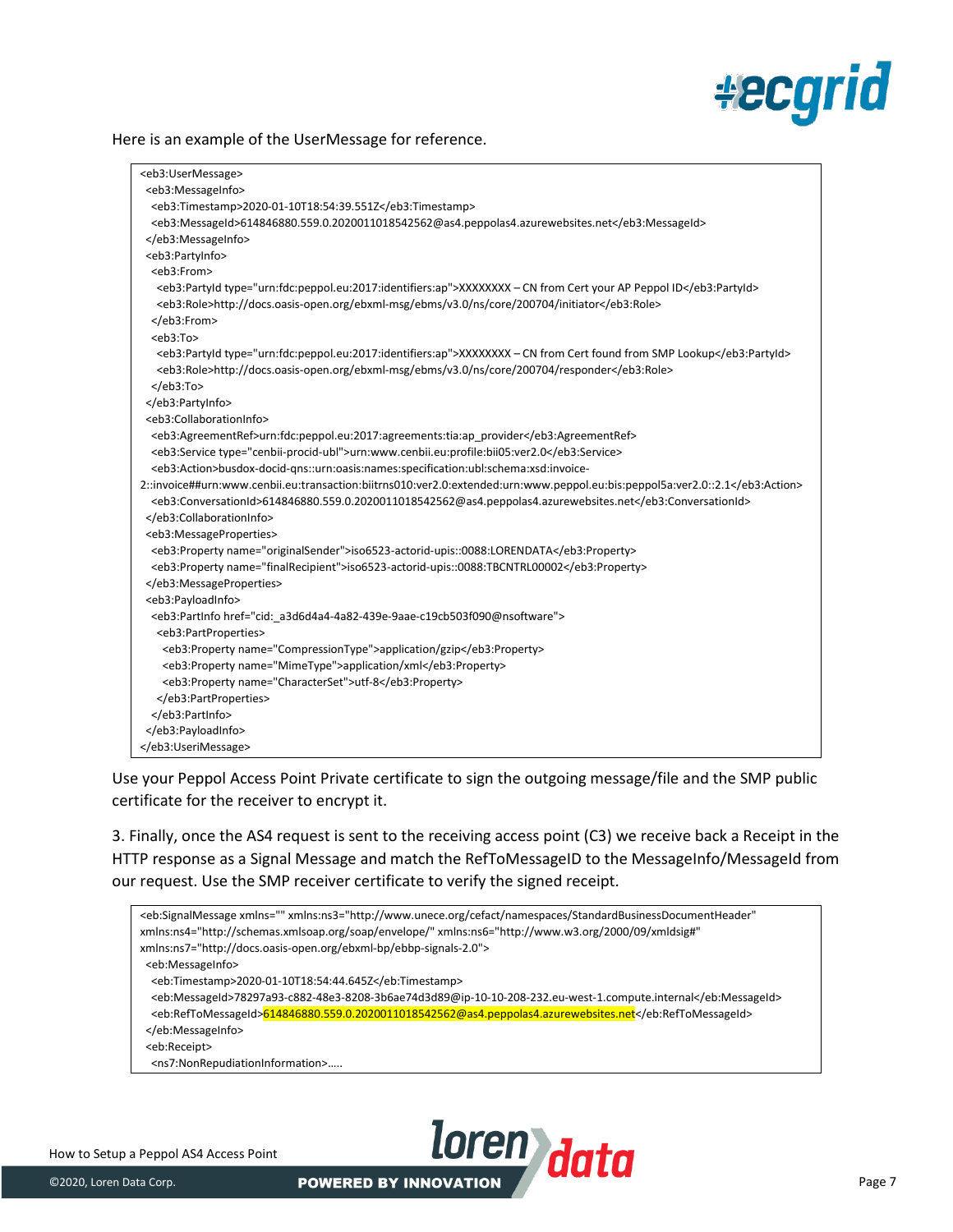

# AS4 Receiving Procedure

For the receiving procedure we followed another 3-part breakdown, read the request (SoapHeader), lookup the SMP information, and send the Receipt.

1. We started by reading the AS4 HTTP request sent (from C2) to our access point (C3). Check that it is a Peppol Agreement using the AgreementRef value and then parse out all the values needed for a SMP lookup. The MPC is either not present or defaulted. Service and Service Type for Process information, Action for Document Information and the Message Properties for the PPIDs. Refer to the Peppol AS4 Profile for exact values.

Example UserMessage from Received Request

| <ns2:usermessage></ns2:usermessage>                                                                                       |
|---------------------------------------------------------------------------------------------------------------------------|
| <ns2:messageinfo></ns2:messageinfo>                                                                                       |
| <ns2:timestamp>2020-01-10T17:32:41.916Z</ns2:timestamp>                                                                   |
| <ns2:messageid>807a3bba-5a6d-4bc9-980b-d4baf2afe005@ip-10-10-208-232.eu-west-1.compute.internal</ns2:messageid>           |
|                                                                                                                           |
| <ns2:partyinfo></ns2:partyinfo>                                                                                           |
| <ns2:from></ns2:from>                                                                                                     |
| <ns2:partyid type="urn:fdc:peppol.eu:2017:identifiers:ap">XXXXXXXX</ns2:partyid>                                          |
| <ns2:role>http://docs.oasis-open.org/ebxml-msg/ebms/v3.0/ns/core/200704/initiator</ns2:role>                              |
|                                                                                                                           |
| $ns2:To>$                                                                                                                 |
|                                                                                                                           |
| <ns2:partyid type="urn:fdc:peppol.eu:2017:identifiers:ap">XXXXXXXX</ns2:partyid>                                          |
| <ns2:role>http://docs.oasis-open.org/ebxml-msg/ebms/v3.0/ns/core/200704/responder</ns2:role>                              |
| $<$ /ns2:To>                                                                                                              |
| <br><ns2:collaborationinfo></ns2:collaborationinfo>                                                                       |
|                                                                                                                           |
| <ns2:agreementref><mark>urn:fdc:peppol.eu:2017:agreements:tia:ap_provider</mark></ns2:agreementref>                       |
| <ns2:service type="cenbii-procid-ubl">urn:www.cenbii.eu:profile:bii05:ver2.0</ns2:service>                                |
| <ns2:action>busdox-docid-qns::urn:oasis:names:specification:ubl:schema:xsd:Invoice-</ns2:action>                          |
| 2::Invoice##urn:www.cenbii.eu:transaction:biitrns010:ver2.0:extended:urn:www.peppol.eu:bis:peppol5a:ver2.0::2.1           |
| <ns2:conversationid>c5311808-f847-40b8-8d29-afb0d9a0988d@ip-10-10-208-232.eu-west-</ns2:conversationid>                   |
| 1.compute.internal                                                                                                        |
|                                                                                                                           |
| <ns2:messageproperties></ns2:messageproperties>                                                                           |
| <ns2:property name="originalSender">iso6523-actorid-upis::0088:tbcntrl00002</ns2:property>                                |
| <ns2:property name="finalRecipient">iso6523-actorid-upis::0088:lorendata</ns2:property>                                   |
|                                                                                                                           |
| <ns2:payloadinfo></ns2:payloadinfo>                                                                                       |
| <ns2:partinfo href="cid:1bb0377a-0a49-4330-b9d7-80aa2667b271@ip-10-10-208-232.eu-west-1.compute.internal"></ns2:partinfo> |
| <ns2:partproperties></ns2:partproperties>                                                                                 |
| <ns2:property name="CompressionType">application/gzip</ns2:property>                                                      |
| <ns2:property name="MimeType">application/xml</ns2:property>                                                              |
|                                                                                                                           |
|                                                                                                                           |
|                                                                                                                           |
|                                                                                                                           |

2. Next, we used that information to lookup the SMP for the originalSender PPID. Once we have the public certificate from the SMP we can use it verify the message/file signature and decrypt the payload with our Peppol Access Point private certificate.

Refer to the above section for the SMP process.

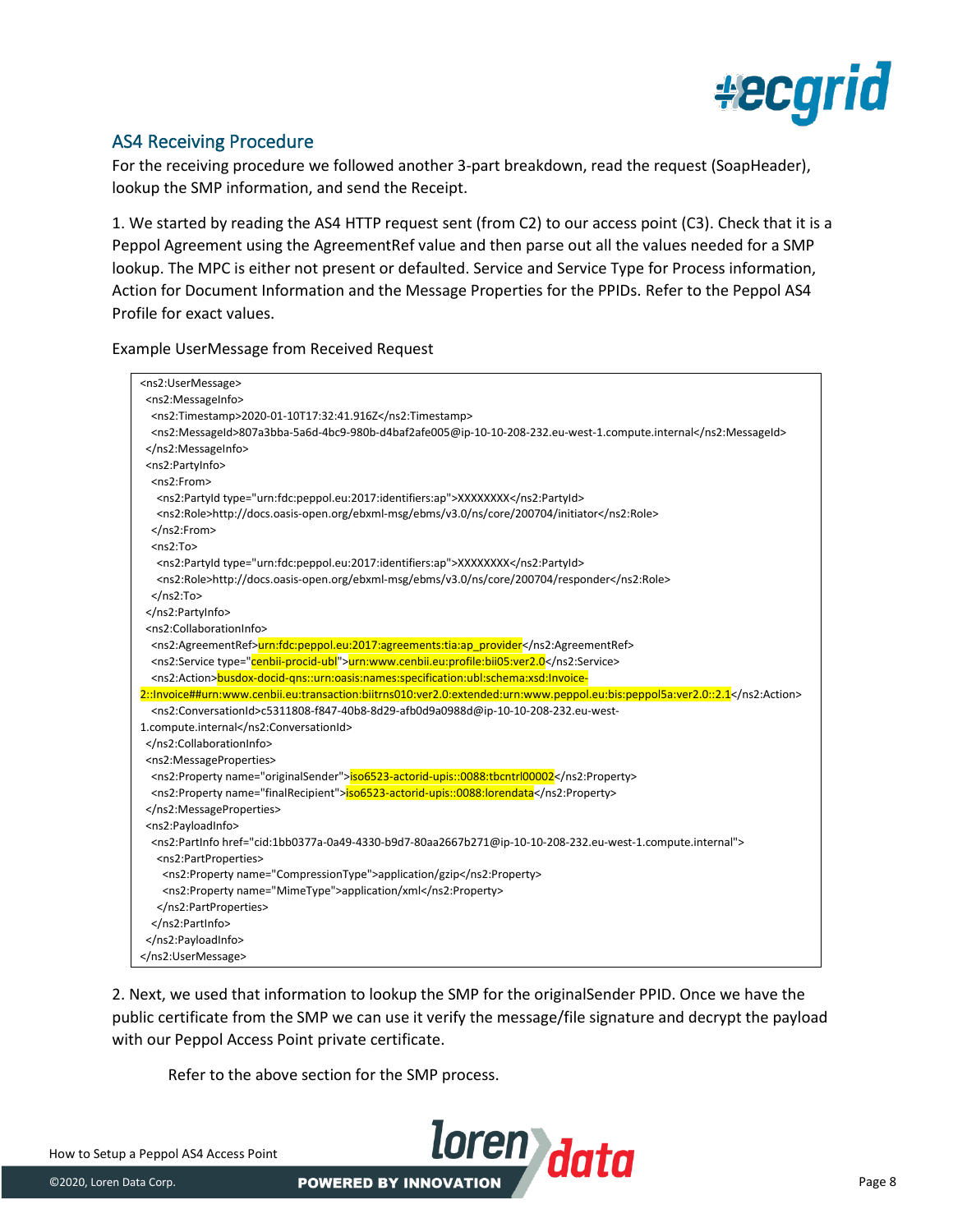

After decryption we decompress the Gzip payload for archiving and delivery to our outside corner (C4).

--uuid:efcf8e3a-ab82-4232-a781-7d9451364f5b Content-Type: application/octet-stream Content-Transfer-Encoding: binary Content-ID: <1bb0377a-0a49-4330-b9d7-80aa2667b271@ip-10-10-208-232.eu-west-1.compute.internal> CompressionType: application/gzip MimeType: application/xml

3. Finally, we send the Receipt signed with our access point private certificate back in the HTTP response as a SignalMessage referencing the MessageId from the request in the RefToMessageId.

| <ns2:signalmessage></ns2:signalmessage>                                                                                             |  |
|-------------------------------------------------------------------------------------------------------------------------------------|--|
| <ns2:messageinfo></ns2:messageinfo>                                                                                                 |  |
| <ns2:timestamp>2020-01-10T16:05:49.336Z</ns2:timestamp>                                                                             |  |
| <ns2:messageid> 4f3fcc7d-b84a-43a4-8cc6-96154cdc214a@nsoftware</ns2:messageid>                                                      |  |
| <ns2:reftomessageid>e6181d33-c480-4e5f-96b2-f4a682965a68@ip-10-10-208-232.eu-west-</ns2:reftomessageid>                             |  |
| 1.compute.internal                                                                                                                  |  |
|                                                                                                                                     |  |
| <ns2:receipt xmlns:ns2="http://docs.oasis-open.org/ebxml-msg/ebms/v3.0/ns/core/200704/"></ns2:receipt>                              |  |
| <ebbp:nonrepudiationinformation xmlns:ebbp="http://docs.oasis-open.org/ebxml-bp/ebbp-signals-2.0"></ebbp:nonrepudiationinformation> |  |
|                                                                                                                                     |  |

# **Testing**

Using the Peppol Test Bed went smoothly, no real surprises, and it was fast to complete once everything was in place. Make sure you check your receiving endpoint for SSL compliance using their recommended tester<https://www.ssllabs.com/ssltest/> if it is anything less than an "A" rating you fail automatically.

One thing to note is when sending back the files you receive, in addition to switching the sender and receiver ID in the SBDH, be sure to also switch the values in the document sections, even though it is not stated in the instructions at the beginning of the sending tests.

```
<cac:AccountingSupplierParty>
 <cac:Party>
  <cbc:EndpointID schemeID="GLN">LORENDATA</cbc:EndpointID>
  <cac:PartyIdentification>
    <cbc:ID schemeID="GLN">LORENDATA</cbc:ID>
  </cac:PartyIdentification>
<cac:AccountingCustomerParty>
 <cac:Party>
  <cbc:EndpointID schemeID="GLN">TBCNTRL00002</cbc:EndpointID>
  <cac:PartyIdentification>
    <cbc:ID schemeID="GLN">TBCNTRL00002</cbc:ID>
  </cac:PartyIdentification>
```
I would also recommend adding some additional logging and error catching into your process as the error results from the test bed are sometime generalized and don't fully explain what the issue was.

However, once we had our report, submission and verification of AS4 certification took less than two business days.